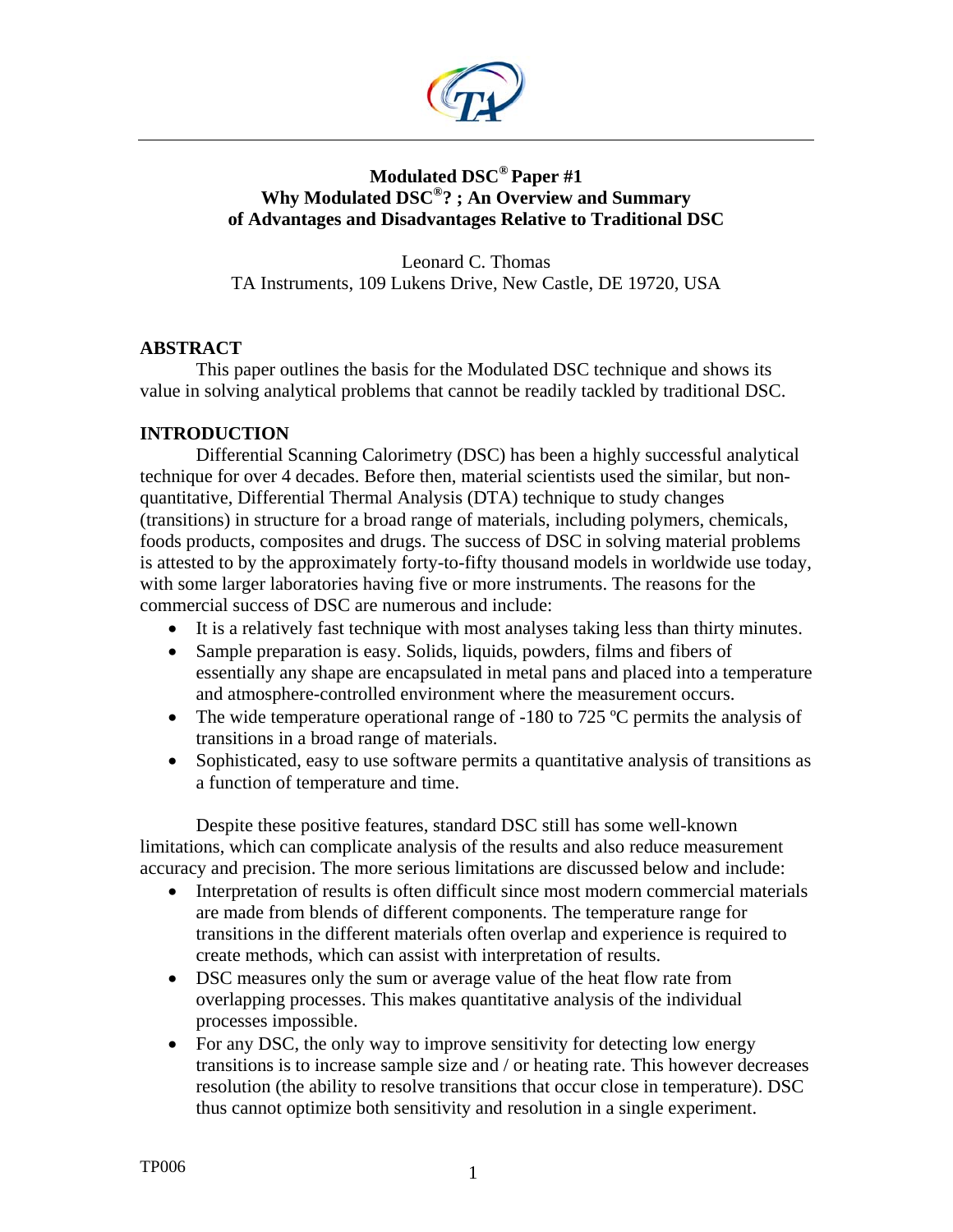• Flat, straight baselines are required for detection of small transitions, especially glass transitions. Unfortunately, the absolute value of the DSC heat flow signal is affected by instability in instrument electronics and cooling systems, and environmental changes such as temperature and humidity in the laboratory. This limits the real sensitivity even more than short-term noise in the heat flow signal.

The ideal calorimeter would have all of the advantages of traditional DSC and none, or fewer, of its disadvantages. With the exception of the need to use lower heating rates, and therefore use longer experimental times, Modulated DSC<sup>®</sup> is that ideal calorimeter. Hence, the purpose of this paper is to provide a general introduction to the technique of Modulated  $\overline{\mathrm{DSC}}^{\circledast}$  (MDSC $^{\circledast}$ ) and to illustrate its advantages over traditional DSC. A detailed discussion of how MDSC<sup>®</sup> signals are calculated and calibrated is provided in a following paper in this series (1).

## **OPERATING PRINCIPLES OF MDSC®**

With traditional or standard DSC, the difference in heat flow rate between a sample and an inert reference is measured as the sample is heated, cooled or held at an isothermal temperature. The resulting differential heat flow rate signal is typically plotted in milliwatts (mJ/sec) versus temperature or time. With standard DSC, temperature is always changed linearly and the operator must specify the rate in degrees per minute  $\rm (°C/min)$ . With a single heating rate, a single heat flow rate signal is produced, which is the sum of all heat flows occurring at any point in temperature or time. An example of such a DSC experiment is shown in Figure 1 for a sample of Polyethylene Terephthalate (PET) that had been quench-cooled from a temperature above its melting point.



The operating principle of MDSC<sup>®</sup> differs from standard DSC in that MDSC<sup>®</sup> uses two simultaneous heating rates - a linear heating rate that provides information similar to standard DSC, and a sinusoidal or modulated heating rate that permits the simultaneous measurement of the sample's heat capacity. Creation of the sinusoidal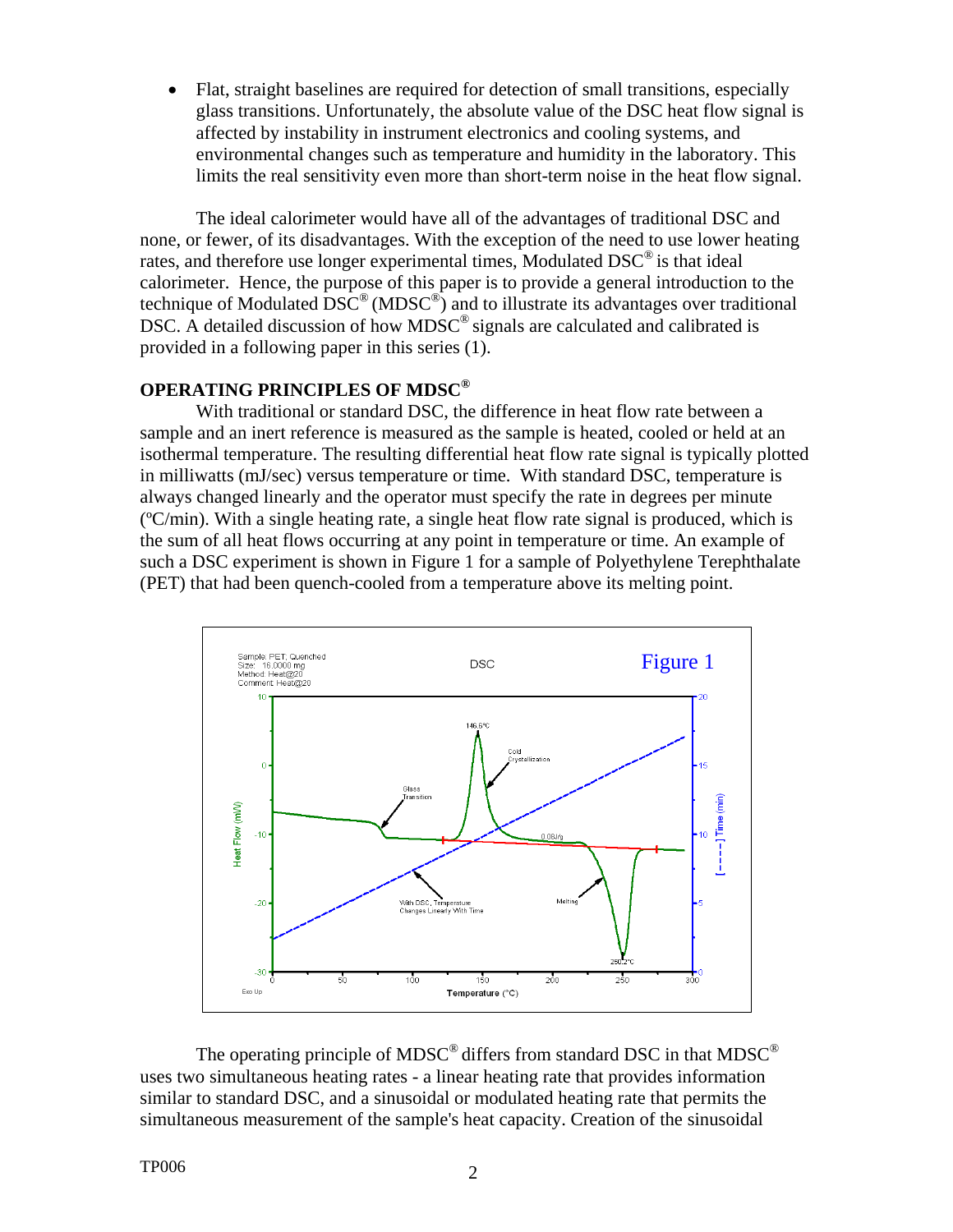temperature change requires the operator to select a modulation period (seconds) and modulation temperature amplitude  $(\pm \text{°C})$ . Figure 2 shows the temperature profile from an MDSC® experiment.



The easiest way to understand the effect of these temperature changes on the heat flow rate is to plot the time-based derivative of temperature, which is the heating rate in units of ºC/min. Figure 3 shows the time-based derivatives for the temperature profiles shown in Figure 2.



Before viewing the MDSC® heat flow signals, a common misunderstanding of the technique needs clarification. From the appearance of the modulated heating rate in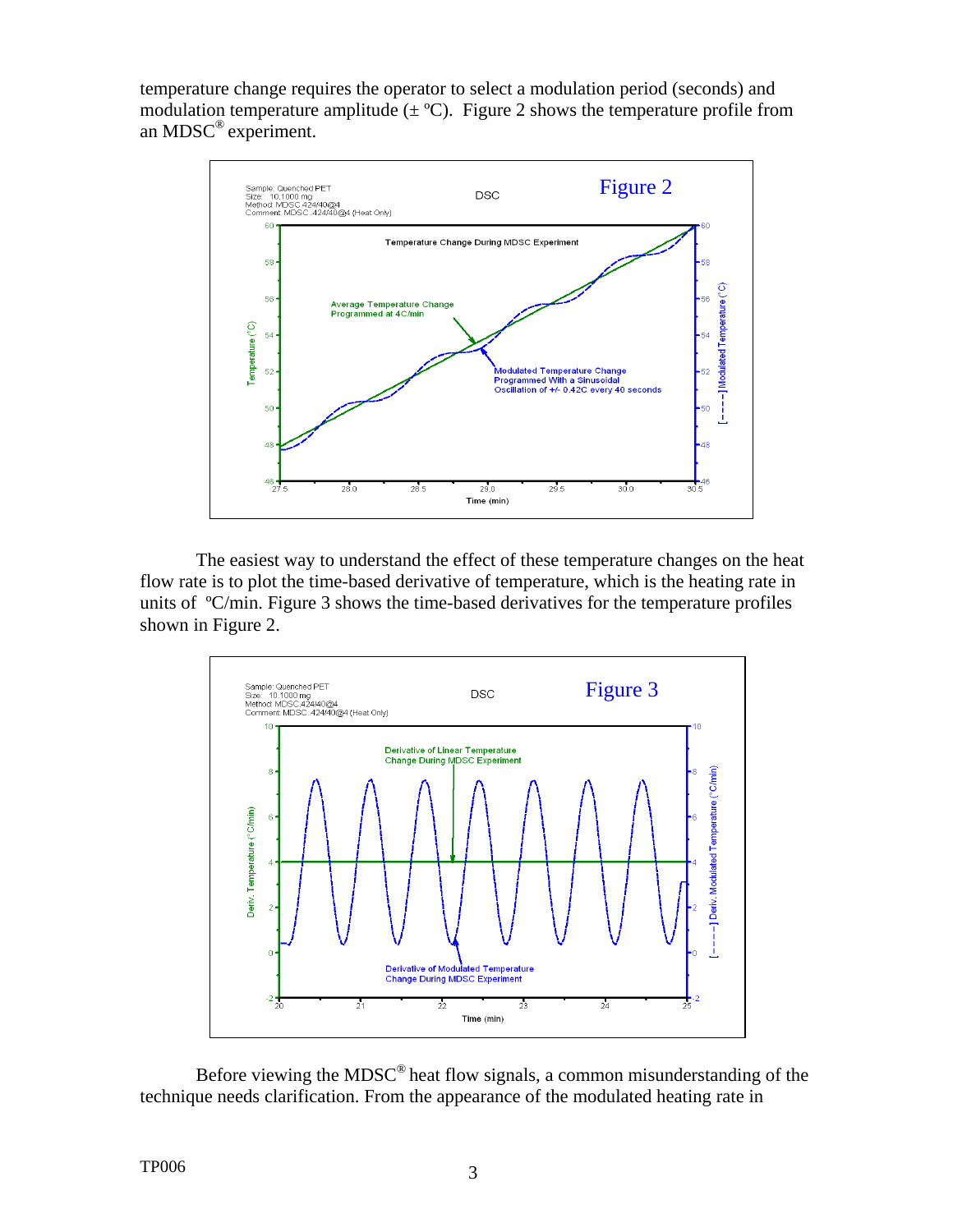Figure 3, MDSC has been incorrectly viewed just as a heat-cool technique. In fact it only requires that there be a periodic change in heating rate. The user is free to pick heat-only or heat-cool conditions and as seen in Figure 2 the temperature never decreases during the modulation. The sinusoidal heating rate causes a similar response in the measured heat flow rate from the calorimeter (Figure 4), which is termed the Modulated Heat Flow (MHF). Selection of optimum MDSC experimental conditions is covered in another in this series of papers on MDSC (2).



Applying simultaneous heating rates (linear and modulated) provides further information on sample heat capacity or structure. The equation that describes the heat flow signal from a DSC or MDSC $^{\circ}$  experiment shows the benefit of this technique.

$$
\frac{dH}{dt} = Cp\frac{dT}{dt} + f(T, t)
$$

Where:

dt  $\frac{dH}{dt}$  is the Total Heat Flow due to the underlying or linear heating rate. It is equivalent to standard DSC at the same average heating rate

- is the Heat Capacity Component of the Total heat flow and is calculated from just the heat flow that responds to the modulated heating rate
- dt  $\frac{dT}{dt}$  is the measured heating rate, which has both a linear and sinusoidal (modulated) component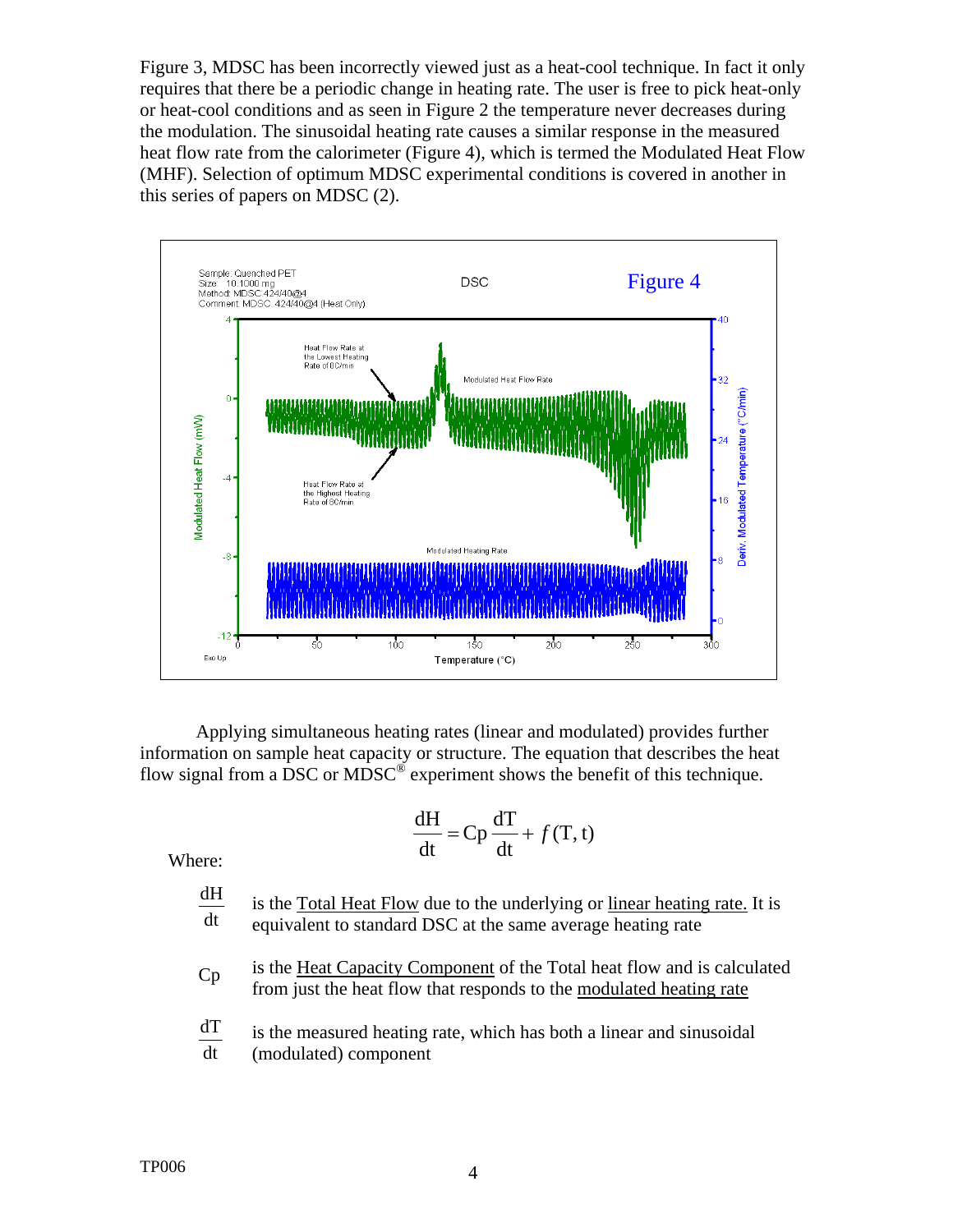$f(T,t)$  is the Kinetic Component of the Total heat flow and is calculated from the difference between the Total signal and Heat Capacity Component.

$$
Cp \frac{dT}{dt}
$$
 is the Reversing Heat Flow Component of the Total Heat Flow

 Figure 5 shows the three most often used MDSC signals and the benefits of the dual heating rates. The Total signal (green) is equivalent to standard DSC; the Reversing signal (blue) provides information on heat capacity and melting, while the Nonreversing signal (brown) shows just the kinetic processes of enthalpic recovery at Tg, cold crystallization and crystal perfection.



Before viewing examples of MDSC benefits, a second misunderstanding must be addressed. MDSC measures neither reversibility nor non-reversibility of transitions. The term "Reversing" was chosen because true heat capacity (heat associated with increasing or decreasing a materials temperature) is reversible. However, a heat capacity change during a transition is almost never reversible. While a transition in the Reversing signal is associated with a heat capacity change, it may or may not be reversible.

#### **EXAMPLES OF THE BENEFITS OF MDSC**

Traditional DSC provides a single signal (dH/dt) that is the sum of all thermal events occurring at a specific temperature or time during the experiment. This often causes difficulty in detection of small transitions or in data interpretation. MDSC improves upon traditional DSC since it measures the Total heat flow plus its Heat Capacity Component and obtains the Kinetic Component from their difference. Its ability to resolve complex transitions into specific components improves data interpretation.

The previous examples discussed all used a single, unblended, polymer (PET). Another sample with slightly different physical properties was analyzed by DSC and the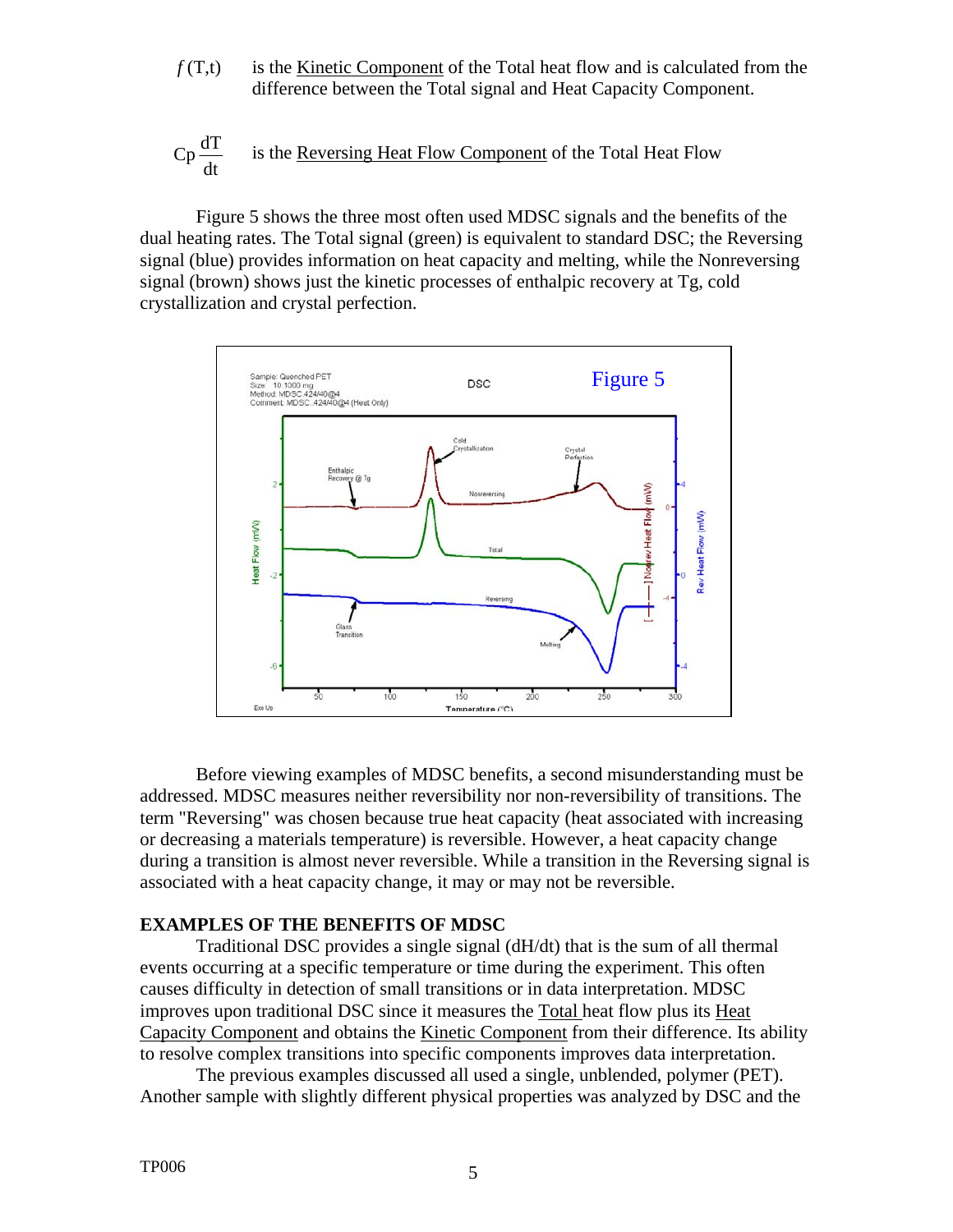data (Figure 6) might incorrectly lead to the conclusion that the material was only PET. However, this sample was a known mixture of PET and Polycarbonate (PC). PC is amorphous with a Tg near 140 ºC. In this sample, however, the Tg is undetected by traditional DSC since the heat flow due to cold crystallization in the PET occurs at the same temperature. This interpretation error would also cause an incorrect calculation of PET crystallinity  $(12.2 \text{ J/g from Figure 6})$ . In fact it should be zero  $\text{J/g}$  for a quenchcooled sample.



MDSC is superior to DSC since it can separate kinetic events (e.g., a cold crystallization) from changes in heat capacity (e.g., a Tg). Figure 7 shows MDSC data for the above sample. It clearly reveals the Tg for PC in the Reversing Heat Flow signal and allows the correct calculation of crystallinity for quench-cooled PET from the sum of crystallization and melting (sum of Nonreversing and Reversing signals).

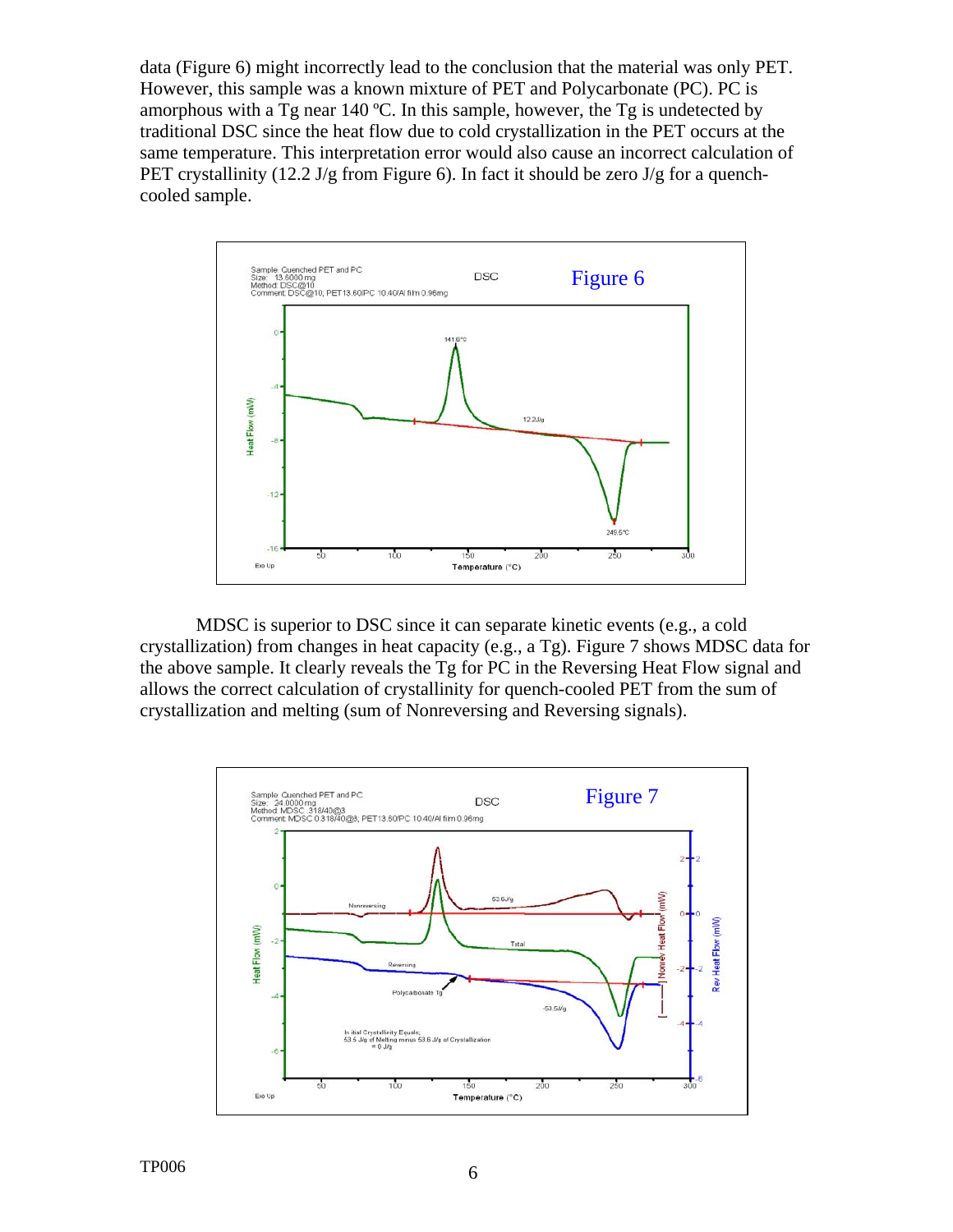Similar, or more complex analyses can occur with pharmaceutical materials. Drug delivery systems are usually mixtures of the drug and other excipient materials. The drug can be amorphous or exist in multiple crystal forms called polymorphs. It can also be anhydrous or a hydrate, solvate or salt. As with polymers, the ability of MDSC to enhance resolution of overlapping events while maintaining high sensitivity can greatly simplify interpretation or eliminate errors in analyses. Figure 8 shows the analysis of a drug delivery system based on amorphous, biodegradable polymer microspheres. Here, the Total signal, which is the analog of standard DSC, makes it very hard to find the polymer Tg. The MDSC Reversing signal has the kinetic processes (enthalpic recovery and water evaporation) removed and permits an easy analysis of the polymer's Tg.



### **SUMMARY**

Modulated DSC is an option with most TA Instruments DSC products. As seen above and in additional papers to follow, it has significant advantages over traditional DSC. Because the capability can be turned ON or OFF during an experiment, MDSC provides all of the benefits of DSC but is not limited by its natural limitations. In general, MDSC provides the following advantages:

- Separation of overlapping transitions
- Improved sensitivity for detecting weak transitions
- Improved sensitivity and resolution in a single experiment
- More accurate measurement of polymer initial crystallinity
- Direct measurement of heat capacity
- Quasi-isothermal measurement of heat capacity changes during reactions or kinetic processes